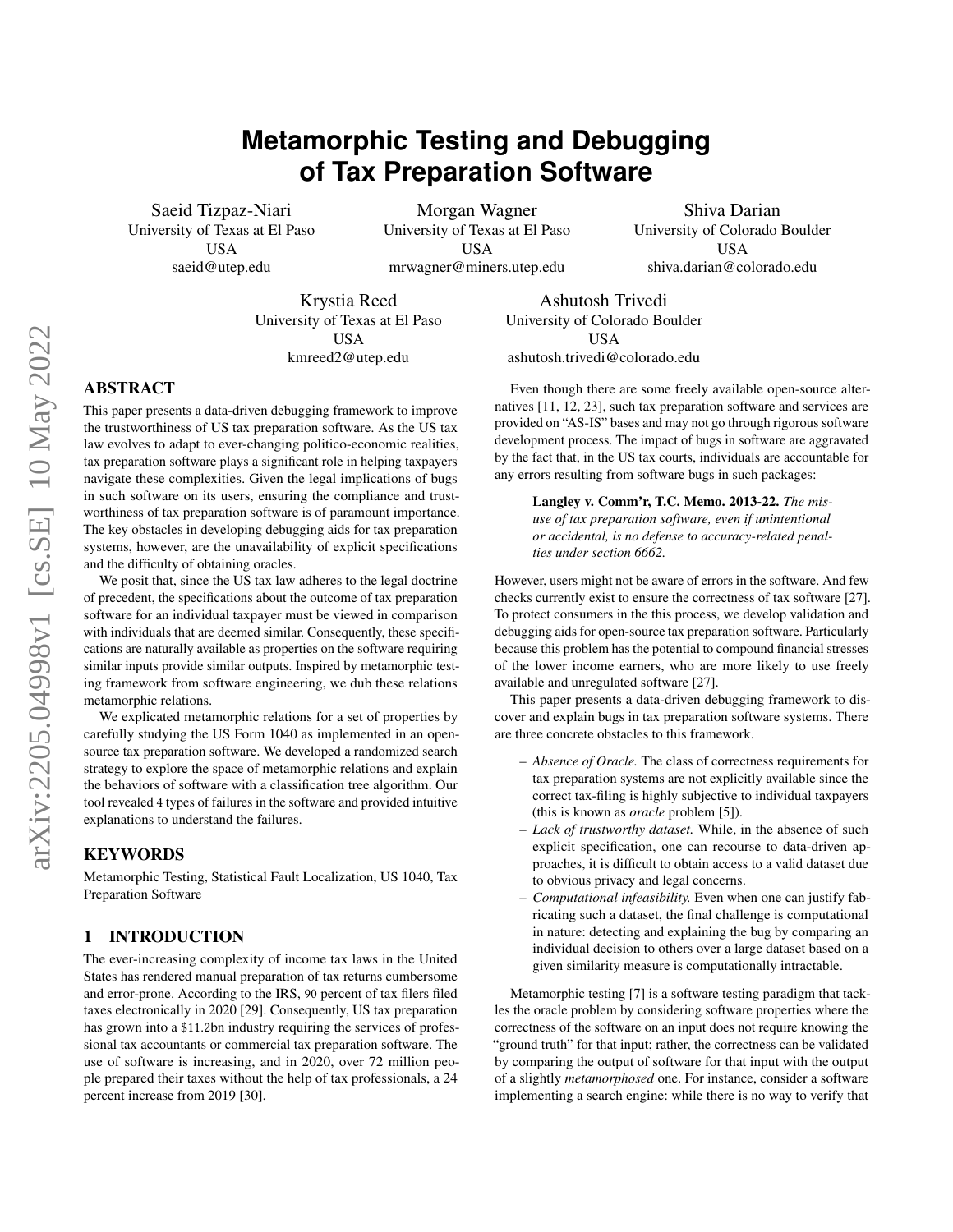the results returned for a particular keyword are correct (oracle problem), it is reasonable to expect that a correct search engine should return fewer results for a more restricted keyword.

This paper makes a case for the suitability of *metamorphic specifications* in testing and debugging tax preparation software (and by extension for legal software systems). We address aforementioned challenges by integrating metamorphic specifications with data-driven debugging as following:

– *Metamorphic Specifications.* The first obstacle in developing the debugging framework is to explicate an appropriate notion of correctness requirements. Note that, given the relevant information about an individual, resolving the correct decision for that individual requires accounting and law expertise. Hence, obtaining the oracle for testing and debugging purposes is impractically expensive. Fortuitously, since the US tax law is principally derived from the *common law* system, it implements *stare decisis*, i.e. the legal doctrine of precedent: similar cases must follow similar rulings. As a corollary, the correctness of tax preparation software must also be viewed in comparison with similar cases. In other words, the correctness properties must be expressed as relations between two individual taxpayers with similar situations. Following the metamorphic testing [\[7\]](#page-7-7), we call such properties *metamorphic specifications*.

In collaboration with the tax experts, we reviewed some critical correctness properties of tax preparation outcomes and observed that they are naturally expressible as metamorphic specifications. One key contribution of this paper is to explicate formal representations of these properties from the latest Internal Revenue System (IRS) documents.

- *Testcase Generation.* While it is an arduous task to compare an individual situation with the precedents, the availability of software artifacts implementing the tax laws permit us to query the tax outcomes for fictitious individuals similar to a given individual. This combined with the metamorphic nature of the requirements allows us validate the software system by comparing the results for a given (source) individual with its perturbed follow-ups. We developed a random search strategy to sample source and follow-up test cases from the space of metamorphic relations and label them as passed or failed. This strategy provides statistical guarantees (hypothesis testing) on the correctness.
- *Lexicographic Classification Trees.* Given a set of test cases with 'pass' or 'fail' labels over a metamorphic relation, decision tree classifiers, as a white-box ML model, are natural choice to discriminate between the classes and synthesize circumstances under which the software fails [\[28\]](#page-7-8). However, the nature of metamorphic test cases makes it difficult to adapt straightforward classification tree algorithms due to dependencies between source and follow-up features. This dependency, however, is lexicographical in order, and thus, we modify standard algorithms to enforce the order during the search, which results in more intuitive explanations.

The proposed framework is implemented as the tool TENFORTY (named after the US individual tax return form 1040). We performed experiments on *OpenTaxSolver* [\[23\]](#page-7-4) (tax year of 2020), a popular open-source tax preparation software [\[8,](#page-7-9) [9\]](#page-7-10), in five aspects of disability/credits/deductions that are known to be challenging and error-prone [\[14\]](#page-7-11). In particular, we explicated 16 metamorphic relations in those areas and use them to generate test cases as well as oracles. Our technique generates tens of thousands of random test cases using metamorphic properties. We explain the failures using the lexicographical decision trees implemented by modifying standard CART tree [\[6\]](#page-7-12) in scikit-learn library [\[21\]](#page-7-13). As a result, our tool revealed four types of failures in *OpenTaxSolver*: missing some eligibility conditions (e.g., married people filing separately are not eligible to take earned income credits), credits are not applied in extreme conditions when tax returns get close to zero, and itemized deductions are not applied for some values of income and credits.

### 2 BACKGROUND

The US tax code is based on over 2,600 pages of legal statutes from congress. These statutes are accompanied by IRS regulations, rulings, and clarifications, together amounting to nearly 9,000 pages. The structure of the US tax code has been extensively studied by Lawsky [\[17,](#page-7-14) [22\]](#page-7-15). They pointing out the tax code is not adhered to as intended and the growing needs for formal legal reasoning. While they mentioned the difficulty to encode the tax code in first-order logic (FOL), we show the feasibility with metamorphic relations.

Previously, a written statement of Nina E. Olson (National Taxpayer Advocate) published by IRS [\[13\]](#page-7-16) analyzed several (free) tax filing software for the tax year of 2005. They designed four fictitious scenarios, including some in which the taxpayer qualified for special tax benefits enacted to help Hurricane Katrina victims (See [\[13,](#page-7-16) p.11 p.19]). They found that several of the software did not prompt the taxpayers about these provisions. Therefore, taxpayers ended up not getting the benefits designed for them. Despite being hypothetical, the approach showed the flaws in the programs and urged IRS to pay more attentions to software quality, in addition to software security. Our approach is geared towards automating these kind of discoveries in tax preparation software using metamorphic relations.

Within tax domain, Merigoux et al. [\[20\]](#page-7-17) developed a compiler for the French tax code. They pointed out multiple limitations of  $M$ programming language, developed by French Public Finances Directorate to write tax rules (available at [\[10\]](#page-7-18)). Then, they developed a domain-specific language that allows for specifying complicated rules and lifting them to modern languages like Python. They also used a dynamic random search to validate the software, as opposed to formal verification, due to the large space of inputs, floatingpoint computations, and various optimizations. In comparisons, the US has much less automation in tax preparation with no available specifications and regulated test cases.

In the absence of logical specifications in tax doamin, we turn to metamorphic testing. Metamorphic testing [\[7\]](#page-7-7) is primarily developed to overcome oracle problem [\[5\]](#page-7-6) that decides given an input whether the output of the system is correct or not. The idea is to establish correctness by reasoning about relations between multiple input-output behaviors [\[26\]](#page-7-19). For example, consider a program that implements  $sin(x)$  function. While we do not know the exact outcome of function for an arbitrary  $x$ , we can establish that for any  $x_1$  and its metamorphosed  $x_2 = 2 * \pi + x_1$ ,  $\sin(x_1) = \sin(x_2)$ .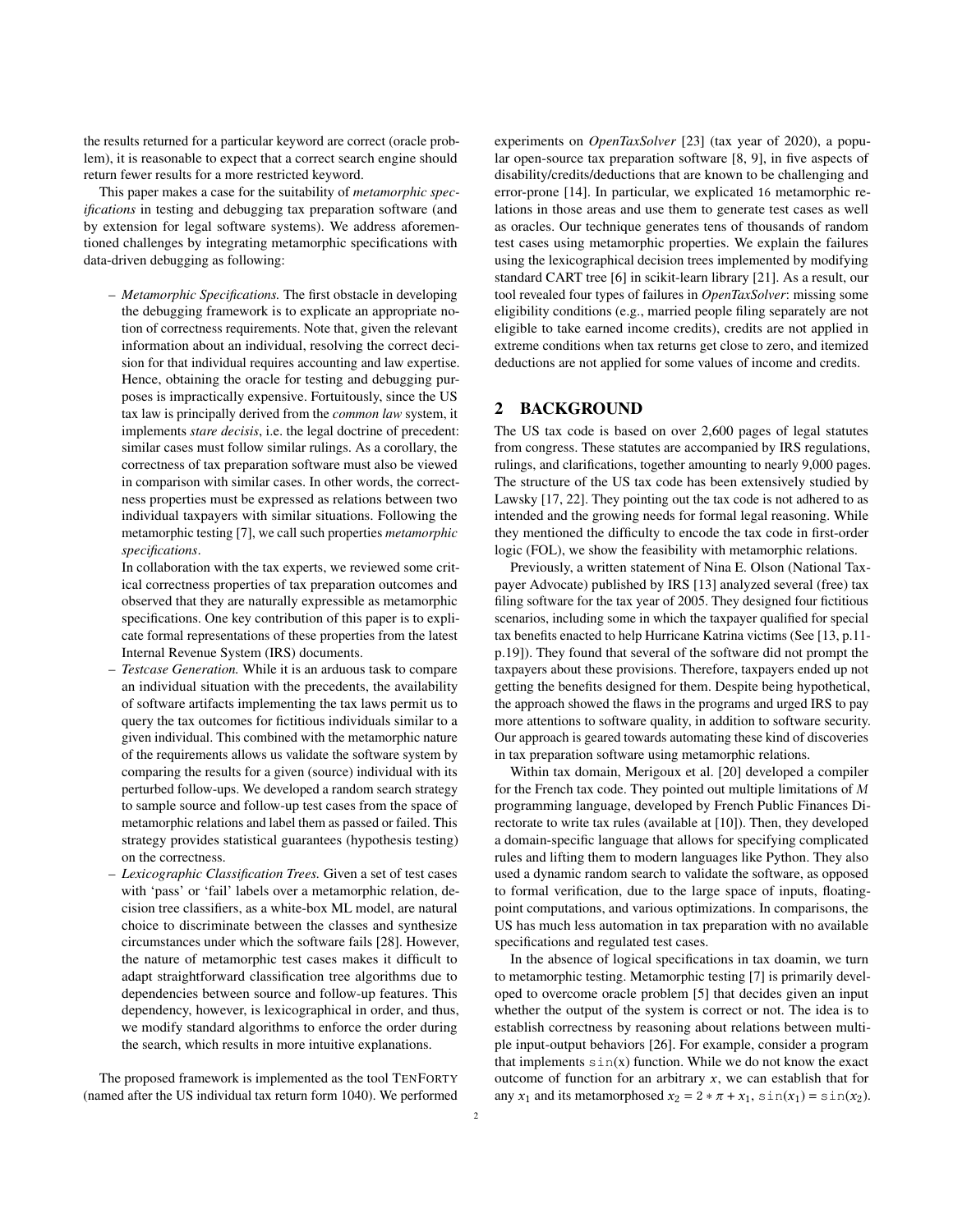<span id="page-2-0"></span>

Figure 1: General Framework using EITC. Our approach specifies metamorphic properties from relevant tax policies. Then, it generates random test cases and infers decision trees to localize circumstances under which the software fails to satisfy properties.

In this example,  $x_1$  is a source (base) test, and  $x_2$  is a follow-up constructed by transforming the source to satisfy the metamorphic relation between  $x_1$  and  $x_2$  and check the equality between outcomes. Metamorphic properties have been used to validate machine learning classifiers [\[31\]](#page-7-20), autonomous vehicle [\[32\]](#page-7-21), Google/Yahoo search engine [\[33\]](#page-7-22), and social media apps like Facebook [\[4\]](#page-7-23), but not used for tax preparation software.

Tax preparation software are paradigmatic examples of legalcritical software systems. As an example of legal-critical software consider the work by Matthews el al. [\[18,](#page-7-24) [19\]](#page-7-25) on forensic DNA software to understand the role of the black-box forensic software in moral decision making in criminal justice. They conduct independent testing of Forensic Statistical Tool (FST), a forensic DNA system developed in 2010 by New York City's Office of Chief Medical Examiner (OCME). Using a collection of over 400 mixed DNA samples, they found that an undisclosed data-dropping method in software impacts about 25% of the samples and leads to shifted results toward false inclusion of individuals who were not present in an evidence sample. We believe that the techniques developed in this paper to reason with tax preparation software makes a case for the suitability of metamorphic specifications in expressing, testing, and debugging general legal-critical software systems.

### 3 OVERVIEW

As a demonstration of our framework (shown in Figure [1\)](#page-2-0), this section describes how we tested OpenTaxSolver [\[23\]](#page-7-4) (version for tax year 2020) in one of 5 domains considered in this paper: the Earned Income Tax Credit  $(EITC)$ . The earned income tax credit is designed to lower the tax burden for low and moderate income workers.

Extract Scenarios. The first step involves carefully examining the rules and regulations. For the EIC, we extract scenarios from Worksheet 1 in Publication 596 [\[1\]](#page-7-26).

Metamorphic properties. We specify 4 metamorphic relations for EIC, as shown in Table [1](#page-4-0) (properties #3-#6). Property #3 specifies that married filing separately  $(MFS)$  is illegible to take  $EIC$  credits. Property #4 describes that individuals who are married filing jointly  $(MF)$  are illegible if their adjusted gross income  $(AGI)$  is over 56, 844. Property #5 says that an eligible individual with EIC claim (Line 27 of IRS 1040) should have higher returns compared to metamorphosed one who are not eligible due to their AGI, dependents, or zero claim. Finally, property #6 establishes that among two similarly eligible individuals, the one with the higher  $EIC$  claims should have a higher tax return.

Random Test-Case Generations. We generate test cases from these metamorphic properties. We encode each metamorphic property

as a search problem where the objective is to find an individual and its metamorphosed one such that their deviants from expected outcomes are maximum. We sample data points uniformly at random to generate the source test case and perturb it to generate follow-ups from its neighbors. Algorithm [1](#page-3-0) shows the random search strategy. For EIC, the random search generates over 61k, 62k, 64k, and 31k for properties #3 to #6, respectively, in a 10 minutes run. OpenTaxSolver failed for properties #3-#4 and passed for properties #5-#6.

Explaining Failure Circumstances. Given the set of passed and failed inputs, we use a modified CART decision tree algorithm (detailed in Section [5\)](#page-3-1) to infer what conditions distinguish failed test cases from passed ones. Since the software fails all test cases for properties #3-#4, the premises of metamorphic relations simply explain the failure circumstances. In these cases, the software misses two eligibility conditions (married filing separately and AGI) and consequently fails in relevant test cases. For illustrations, Figure [1](#page-2-0) (right) shows these circumstances, as compared to properties #5- #6. Beyond *EIC*, one of failures found in this paper pinpoint to conditions where the tax returns get close to zero (see Figure [3\)](#page-6-0). A similar bug has been observed for the French tax software due to rounding algorithms [\[20\]](#page-7-17).

#### 4 PROBLEM STATEMENT

The *functional* model of tax software consists of a tuple  $(X, \mathcal{F})$ where  $X = \{X_1, X_2, \ldots, X_n\}$  is the set of variables corresponding to various fields about an individual in the tax return form and  $\mathcal{F}: \mathcal{D}_1 \times \mathcal{D}_2 \times \cdots \times \mathcal{D}_n \to \mathbb{R}_{\geq 0}$  is the *federal tax return* computed by the software, where  $\mathcal{D}_i$  is the domain of variable  $X_i$ . We write  $\mathcal D$ for  $\mathcal{D}_1 \times \mathcal{D}_2 \times \cdots \times \mathcal{D}_n$ .

These variables correspond to intuitive labels such as age (numerical variable), blind (Boolean variable), and sts (filing status with values such as MFJ, married filing jointly, and MFS, married filing separately). For an individual  $\mathbf{x} \in \mathcal{D}$ , we write  $\mathbf{x}(i)$  for the value of *i*-th variable, or x.lab for the value of variable lab. Let  $\mathcal L$  be the set of all labels.

For labels  $L \subseteq \mathcal{L}$  and inputs  $x \in \mathcal{D}$  and  $y \in \mathcal{D}$ , we say that y is a metamorphose of  $x$  with the exceptions of labels  $L$ , and we write  $\mathbf{x} \equiv_L \mathbf{y}$  if  $\forall \ell \notin L$  we have that  $\mathbf{x}.\ell = \mathbf{y}.\ell$ . A metamorphic relation is a first-order logic formula with variables in  $X$ , constants from domains in  $D$ , relation ≡<sub>L</sub>, comparisons {<, ≤, =, ≥, >} over numeric variables, predicate ¬ (negation) for Boolean valued labels, real-valued function for federal tax return  $\mathcal{F} : \mathcal{D} \to \mathbb{R}$ , Boolean connectives  $\wedge$ ,  $\vee$ ,  $\neg$ ,  $\implies$ , and quantifiers  $\exists x.\phi(x)$  and  $\forall x.\phi(x)$  with natural interpretations. W.l.o.g., we assume that the formulas are given in the prenex normal form, i.e. a block of quantifiers followed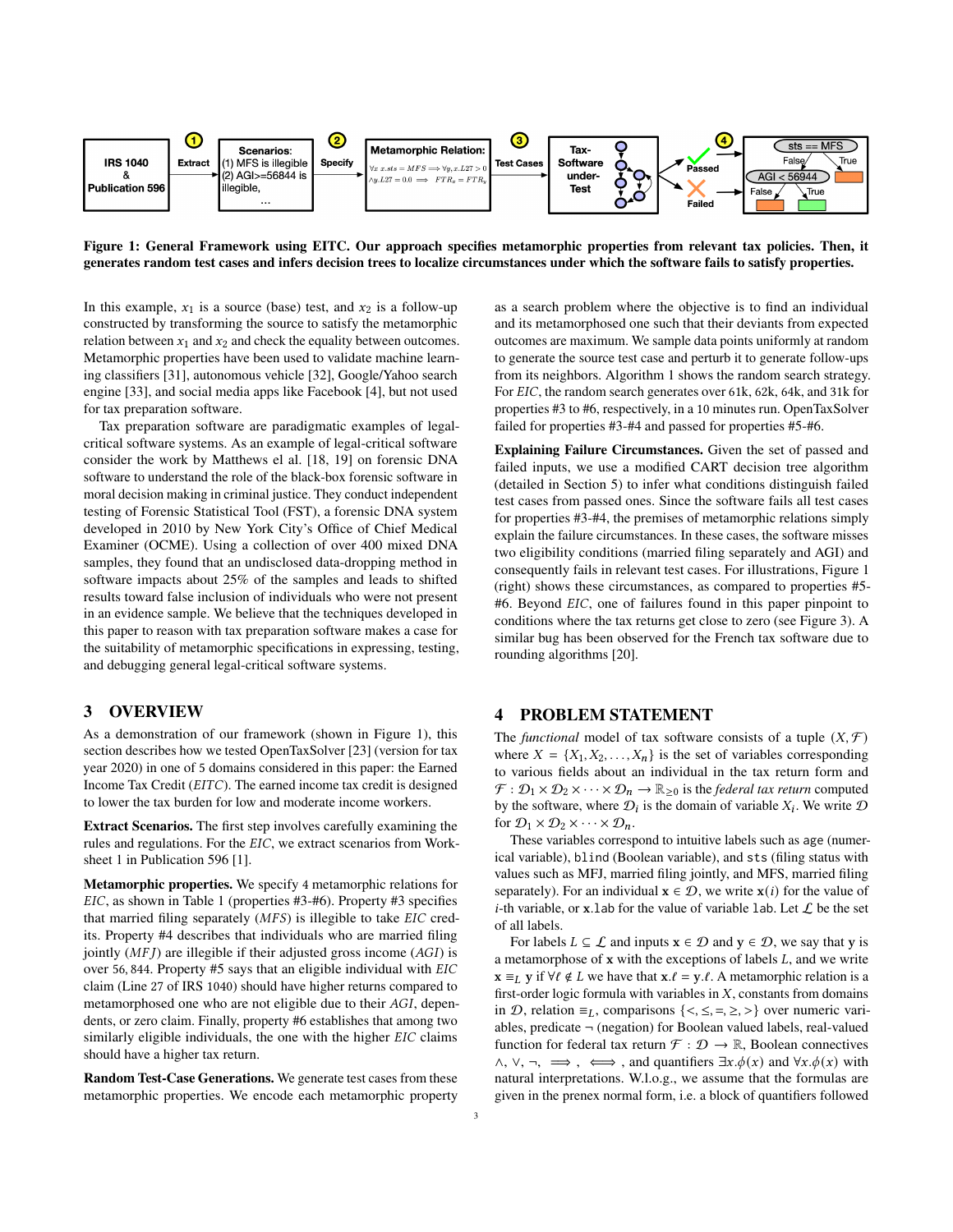by a quantifier free formula. Using metamorphic relations, we can express the property,

for two individuals that differ only in age, the federal tax return of the older individual must be greater than or equal to that of the younger one,

using the following metamorphic property  $\phi$ :

 $\forall x, y \ (x \equiv_{\textit{age}} y) \land (x.\textit{age} \geq y.\textit{age}) \implies (\mathcal{F}(x) \geq \mathcal{F}(y)).$ 

**Falsification Problem.** Given a tax preparation software  $(X, \mathcal{F})$  and a metamorphic property  $\phi$ , the falsification problem is to explore the input space of the software to discover inputs that falsify the property. Metamorphic properties containing only one variable are classical properties relating inputs to outputs; however for properties with more than one quantified variables, multiple inputs are required to evaluate the property. Observe that the metamorphic property falsification problem is PSPACE-hard as it is expressive enough to encode True Quantified Boolean formula (TQBF) problem (when the input variables are Boolean and program logic encode Boolean constraints). Hence, it is intractable to provide an exhaustive search procedure. To overcome this challenge, we propose randomized search-based testing approach.

Depending upon the number and nature of of quantifiers, multiple inputs need to be sampled to ascertain the status of the property. Moreover, when the input space is large or infinite, we may not be able to falsify subformulae of the form  $\exists x.\phi(x)$  as it would require testing the whole state space. To overcome this challenge in practice, we recourse to statistical testing guided by randomized exploration of the state space. In the next section, we present a sampling strategy to falsify properties of the form  $\forall x.\phi(x)$ ; this procedure can be recursively invoked to provide the procedure for metamorphic properties with arbitrary quantification.

#### <span id="page-3-1"></span>5 APPROACH

We develop an efficient metamorphic testing and debugging to uncover bugs in the tax preparation software.

Algorithm [1](#page-3-0) sketches different steps in our approach. We start from some initial seed inputs  $I$ . In each step, the search strategy selects and perturbs inputs from the set of promising inputs (those maximizing the deviant from the expect outcome) and generates a base test case (line 4). Then, it perturbs the base to generate followup cases (line 5). Next, it executes the base and follow-up inputs on the target software and quantify the deviant between the outcomes (line 6). If the deviant is more than a threshold, it adds the inputs with 'failed' label (line 8). Furthermore, if the deviant is higher than any previous ones, it adds the inputs as promising ones (line 9). Otherwise, it adds the inputs with 'passed' label (line 12). However, the absence of evidence for failures does not mean the correctness. This is indeed an important shortcoming for metamorphic-based random test generations. Our algorithm instead uses a statistical hypothesis testing to provide statistical confidence on the absence of failures, starting from the base test case. The null and alternative hypotheses are

$$
\mathcal{H}_0: \mathbb{P}(x_1) \ge \theta, \ \mathcal{H}_1: \mathbb{P}(x_1) < \theta
$$

where  $\mathbb{P}(x_1)$  is the probability that follow-up test cases, starting from  $x_1$  as the source test, are passed,  $\theta$  is the lower-bound on the

| <b>Algorithm 1: RANDOMTESTCASEGENERATION</b>                                               |  |  |  |  |  |  |  |  |
|--------------------------------------------------------------------------------------------|--|--|--|--|--|--|--|--|
| <b>Input:</b> Tax preparation software $P$ , initial input seeds I,                        |  |  |  |  |  |  |  |  |
| metamorphic property $p$ , a tolerance threshold $\delta$ , a                              |  |  |  |  |  |  |  |  |
| Bayes factor B, a lower-bound on the confidence $\theta$ ,                                 |  |  |  |  |  |  |  |  |
| and timeout $T$ .                                                                          |  |  |  |  |  |  |  |  |
| <b>Output:</b> Passed/Failed, test cases, decision tree                                    |  |  |  |  |  |  |  |  |
| $(x_m, \Delta_{FTR}, res) \leftarrow$ SAMPLE(I), 0, True<br>$\mathbf{1}$                   |  |  |  |  |  |  |  |  |
| 2 while $\tt time() - start_time < T$ do                                                   |  |  |  |  |  |  |  |  |
| $k \leftarrow 0$<br>3                                                                      |  |  |  |  |  |  |  |  |
| $x_1 \leftarrow \text{UNIFORMPERTURB}(x_m, p)$<br>4                                        |  |  |  |  |  |  |  |  |
| $x_2 \leftarrow \text{UNIFORMPERTURB}(x_1, p)$<br>5                                        |  |  |  |  |  |  |  |  |
| $\Delta \leftarrow \text{DIST}(\mathcal{P}(x_1), \mathcal{P}(x_2))$<br>6                   |  |  |  |  |  |  |  |  |
| if $\Lambda > \delta$ then<br>7                                                            |  |  |  |  |  |  |  |  |
| $I. ADD((x_1,x_2), 'failed')$<br>8                                                         |  |  |  |  |  |  |  |  |
| if $\Delta > \Delta_{FTR}$ then<br>9                                                       |  |  |  |  |  |  |  |  |
| 10                                                                                         |  |  |  |  |  |  |  |  |
| $\begin{bmatrix} x_m \leftarrow x_1 \\ \Delta \leftarrow \Delta_{FTR} \end{bmatrix}$<br>11 |  |  |  |  |  |  |  |  |
| $res \leftarrow False$<br>12                                                               |  |  |  |  |  |  |  |  |
| else<br>13                                                                                 |  |  |  |  |  |  |  |  |
| $I. \text{ADD}((x_1,x_2),'passed')$<br>14                                                  |  |  |  |  |  |  |  |  |
| $k \leftarrow k + 1$<br>15                                                                 |  |  |  |  |  |  |  |  |
| if $k < \frac{-\log B}{\log \theta}$ then<br>16                                            |  |  |  |  |  |  |  |  |
| $\vert$ Go to 5<br>17                                                                      |  |  |  |  |  |  |  |  |
|                                                                                            |  |  |  |  |  |  |  |  |
| is if $I[$ 'passed'] = $\{$ $\}$ $\vee$ $I[$ 'failed'] = $\{$ $\}$ then                    |  |  |  |  |  |  |  |  |
| return $p$<br>19                                                                           |  |  |  |  |  |  |  |  |
| 20 else                                                                                    |  |  |  |  |  |  |  |  |
| $\vert t \leftarrow$ LEXICOGRAPHICDTCLASSIFIER(I)<br>21                                    |  |  |  |  |  |  |  |  |
| 22 return $res, I, t$ .                                                                    |  |  |  |  |  |  |  |  |
|                                                                                            |  |  |  |  |  |  |  |  |

<span id="page-3-0"></span>probability,  $H_0$  is null hypothesis, and  $H_1$  is the alternative. Our goal is to witness enough passed test cases to accept  $\mathcal{H}_0$  as opposed to  $H_1$ . There are multiple ways to conduct such statistical testing. The sequential probability ratio test and a Bayes factor are examples. We follow Jeffreys test [\[15,](#page-7-27) [24\]](#page-7-28), a variant of Bayes factor, with a uniform prior to find a lower-bound on the number of successive samples K that sufficient for us to convince  $H_0$ :

$$
K \geq \lceil (-\log_2 B)/(\log_2 \theta) \rceil
$$

where  $B$  in numerator is Bayes factor and can be set to 100 for a very strong evidence. For instance, to achieve a  $\theta = 0.95$ , we are required to set  $K \ge 90$  to be highly confident on accepting  $H_0$ . Lines 13-15 show this hypothesis testing.

After generating the test suite, our algorithm uses a data-driven approach to infer circumstances under which the software fails. Given the set of test cases with 'passed' and 'failed' labels, the problem appears to be a standard classification to discriminate between the two labels [\[16\]](#page-7-29). However, the generated samples are not independent as the follow-up samples are dependent on the base samples. To overcome this challenge, we modified the classical CART tree inference to enforce a lexicographical order between features. This modified procedure is invoked in Algorithm [1](#page-3-0) (line 19). Observe that each test sample is a valuation for base and follow-up features. The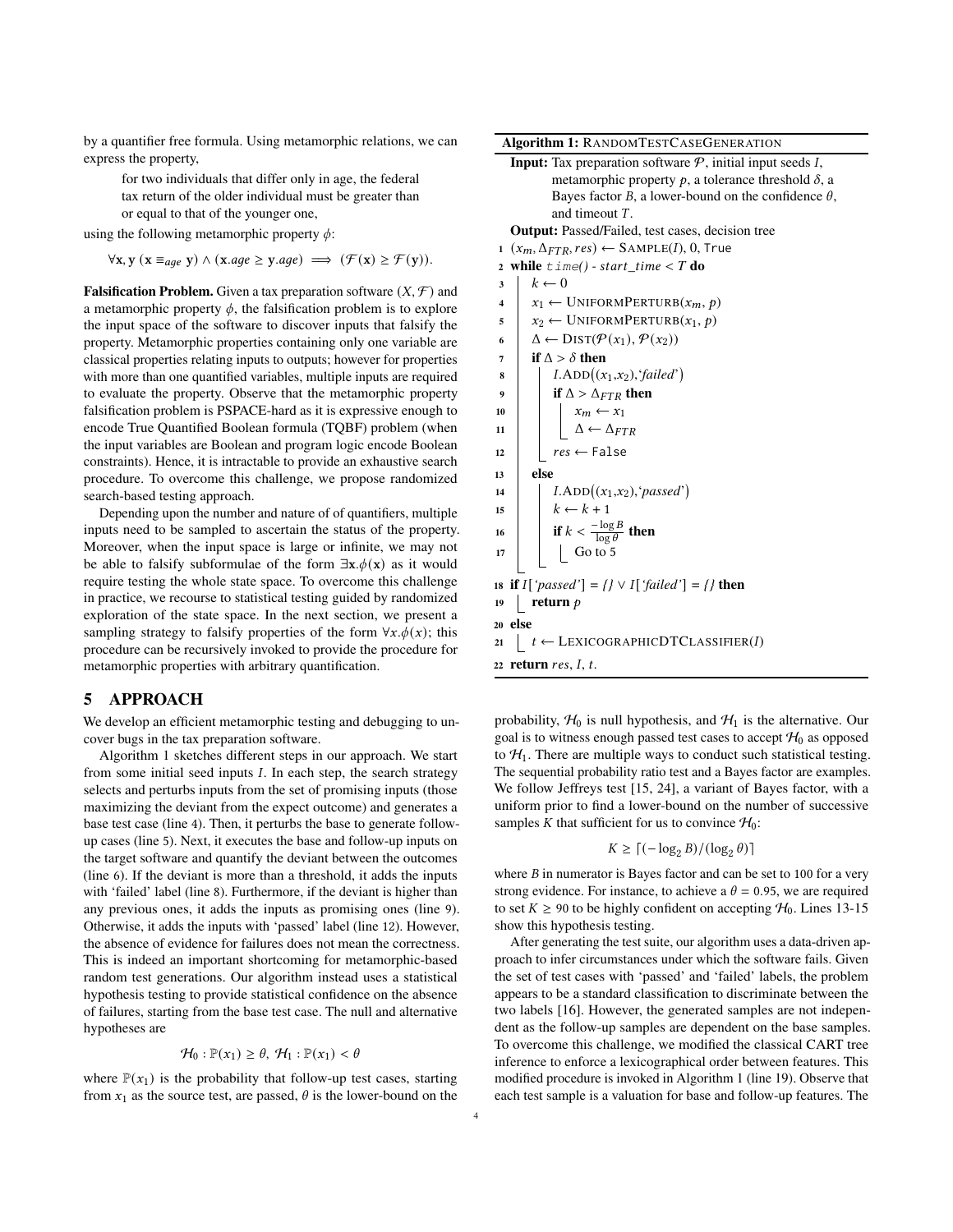<span id="page-4-0"></span>Table 1: Metamorphic properties for five domains in the US tax policies.  $\mathcal F$  is federal tax return where negative values mean the individual owns payment to the IRS,  $sts$  is filing status,  $s\_lab$  is spouse's field  $lab$ ,  $MFJ$ : married filing jointly,  $MFS$  is married filing separately, AGI is adjusted gross income,  $L27$  is line 27 of IRS 1040 for Earned Income Tax Credit (EITC),  $QC$  is the number of qualified children,  $OD$  is the number of other dependents,  $CTC$  is child tax credits,  $L29$  is line 29 of IRS 1040 for Education Tax Credit ( $ETC$ ), MDE is medical/dental expenses, iz is to use itemized deductions (ID) vs. standard deductions, and  $L12$  is total itemized deductions  $(ID)$  from schedule  $A$ .

| Id             | Domain      | Metamorphic Property                                                                                                                                                                                                                                                                                                                                                                                                                                                                                                                                         |
|----------------|-------------|--------------------------------------------------------------------------------------------------------------------------------------------------------------------------------------------------------------------------------------------------------------------------------------------------------------------------------------------------------------------------------------------------------------------------------------------------------------------------------------------------------------------------------------------------------------|
| $\mathbf{1}$   | Disability  | $\forall x, y((x \equiv_{age} y) \land (x. age \ge 65) \land (y. age \le 65)) \lor ((x \equiv_{blind} y) \land (x. blind \land \neg y. blind)) \implies \mathcal{F}(x) \ge \mathcal{F}(y)$                                                                                                                                                                                                                                                                                                                                                                   |
| 2              | Disability  | $\forall x(x.sts = MFJ) \implies \forall y((x \equiv_{s\_age} y) \land (x.s\_age \ge 65) \land (y.s\_age < 65)) \lor ((x \equiv_{s\_blind} y) \land (x.s\_blind \land (x.s\_class \land (y.s\_class \land (y.s\_class \land (y.s\_class \land (y.s\_class \land (y.s\_class \land (y.s\_class \land (y.s\_class \land (y.s\_class \land (y.s\_class \land (y.s\_class \land (y.s\_class \land (y.s\_class \land (y.s\_class \land (y.s\_class \land (y.s\_class \land (y.s\_class \land (y.s\_class \land (y.s\_class \land (y.s\_class \land (y.s\_class \$ |
|                |             | $\neg y.s\_blind)$ $\implies$ $\mathcal{F}(x) \geq \mathcal{F}(y)$                                                                                                                                                                                                                                                                                                                                                                                                                                                                                           |
| 3              | <b>EITC</b> | $\forall$ x(x.sts = MFS) $\implies$ $\forall$ y(x= <sub>L27</sub> y $\land$ x.L27 > 0.0 $\land$ y.L27 = 0.0) $\implies$ $\mathcal{F}(x)=\mathcal{F}(y)$                                                                                                                                                                                                                                                                                                                                                                                                      |
| $\overline{4}$ | <b>EITC</b> | $\forall$ <b>x</b> ( <b>x</b> .sts=MFJ) $\land$ ( <b>x</b> .AGI>56,844) $\implies$ $\forall$ <b>y</b> ( <b>x</b> = <sub>L27</sub> <b>y</b> ) $\land$ <b>x</b> .L27>0.0 $\land$ <b>y</b> .L27=0.0) $\implies$ $\mathcal{F}(\mathbf{x}) = \mathcal{F}(\mathbf{y})$                                                                                                                                                                                                                                                                                             |
| 5              | <b>EITC</b> | $\forall$ <b>x</b> ( <b>x</b> .sts=MFJ) $\implies$ $\forall$ <b>y</b> ( <b>x</b> = <sub>AGI</sub> <b>y</b> $\land$ <b>x</b> .AGI≤56,844 $\land$ <b>y</b> .AGI>56,844) $\lor$ ( <b>x</b> = <sub>L27</sub> <b>y</b> $\land$ <b>x</b> .L27>0.0 $\land$ <b>y</b> .L27=0.0) $\lor$ ( <b>x</b> = <sub>OC</sub> <b>y</b> $\land$                                                                                                                                                                                                                                    |
|                |             | $x.OC \ge 1 \land y.OC = 0 \implies \mathcal{F}(x) \ge \mathcal{F}(y)$                                                                                                                                                                                                                                                                                                                                                                                                                                                                                       |
| 6              | <b>EITC</b> | $\forall x(x.sts=MFJ) \land (x.AGI \leq 56, 844) \land (x.QC \leq 3) \Longrightarrow \forall y((x \equiv_L_{27}y) \land x.L27 \geq y.L27) \Longrightarrow \mathcal{F}(x) \geq \mathcal{F}(y)$                                                                                                                                                                                                                                                                                                                                                                |
| 7              | <b>CTC</b>  | $\overline{\forall x(x.sts=MFJ)} \wedge (x.AGI \le 200k) \forall y((x \equiv_{L19} y) \wedge (x.L19 \ge y.L19)) \Longrightarrow \mathcal{F}(x) \ge \mathcal{F}(y))$                                                                                                                                                                                                                                                                                                                                                                                          |
| 8              | CTC         | $\forall x, x'(x.sts=x'.sts=MFJ) \land (x.AGI<400k) \land (x'.AGI>400k) \land [x'.AGI-400k]_{1k} * 0.05< x'.QC * 2k + x.OD *$                                                                                                                                                                                                                                                                                                                                                                                                                                |
|                |             | $0.5k \Longrightarrow \forall y, y'$ ( $x \equiv_{\{O\subset OD\}} y$ ) $\wedge$ ( $x' \equiv_{\{O\subset OD\}} y'$ ) $\wedge$ ( $0 \le y, QC = y'$ , $QC = x'$ , $QC = x'$ , $QC \le 10$ ) $\wedge$ ( $0 \le y, OD = y'$ , $OD = y'$ , $OD = y'$ )                                                                                                                                                                                                                                                                                                          |
|                |             | $\text{x.OD=x'.OD} \leq 10$ $\implies$ $(\mathcal{F}(\text{x}) - \mathcal{F}(y)) \geq (\mathcal{F}(\text{x'}) - \mathcal{F}(y'))$                                                                                                                                                                                                                                                                                                                                                                                                                            |
| 9              | <b>ETC</b>  | $\forall$ <b>x</b> ( <b>x</b> .sts = MFS) $\implies$ $\forall$ <b>y</b> ( <b>x</b> = <sub>L29</sub> <b>y</b> $\land$ <b>x</b> .L29 > 0.0 $\land$ <b>y</b> .L29 = 0.0) $\implies$ $\mathcal{F}(\mathbf{x}) = \mathcal{F}(\mathbf{y})$                                                                                                                                                                                                                                                                                                                         |
| 10             | <b>ETC</b>  | $\forall$ <b>x</b> ( <b>x</b> .sts=MFJ) $\land$ ( <b>x</b> .AGI>180k) $\implies$ $\forall$ <b>y</b> ( <b>x</b> = <sub>L29</sub> <b>y</b> $\land$ <b>x</b> .L29>0.0 $\land$ <b>y</b> .L29=0.0) $\implies$ $\mathcal{F}$ ( <b>x</b> )= $\mathcal{F}$ ( <b>y</b> )                                                                                                                                                                                                                                                                                              |
| 11             | ETC         | $\forall$ x(x.sts=MFJ) $\land$ (x.AGI<160k) $\implies$ $\forall$ y(x= <sub>L29</sub> y $\land$ x.L29≥y.L29) $\implies$ $\mathcal{F}(x) \geq \mathcal{F}(y)$                                                                                                                                                                                                                                                                                                                                                                                                  |
| 12             | <b>ETC</b>  | $\overline{\forall x, x'(x. sts=x'.sts=MFJ) \land (x.AGI\leq160k)} \land (160k\leq x'.AGI\leq180k) \implies \forall y, y'((x \equiv_{L29} y) \land (x' \equiv_{L29} y') \land (x.L29 \equiv_{L29} x'.GI)$                                                                                                                                                                                                                                                                                                                                                    |
|                |             | $\mathbf{x}' \cdot L29 \geq \mathbf{y}' \cdot L29 = \mathbf{y}' \cdot L29) \implies (\mathcal{F}(\mathbf{x}) - \mathcal{F}(y)) \geq (\mathcal{F}(\mathbf{x}') - \mathcal{F}(\mathbf{y}'))$                                                                                                                                                                                                                                                                                                                                                                   |
| 13             | ID          | $\forall x(x.MDE \leq x.AGI * 7.5\%) \implies \forall y(x \equiv_{L12} y \land x.L12 > 0.0 \land y.L12 = 0.0) \implies \mathcal{F}(x) = \mathcal{F}(y)$                                                                                                                                                                                                                                                                                                                                                                                                      |
| 14             | ID          | $\forall x(\neg x.iz) \implies \forall y(x \equiv_{L12} y \land x. L12 > 0.0 \land y. L12 = 0.0) \implies \mathcal{F}(x) = \mathcal{F}(y)$                                                                                                                                                                                                                                                                                                                                                                                                                   |
| 15             | ID          | $\forall \mathbf{x}(\mathbf{x}.sts\text{=}MFJ) \Longrightarrow \forall \mathbf{y}((\mathbf{x}\text{=}_{iz,L12}\mathbf{y}) \wedge (\mathbf{x}.iz \wedge \neg \mathbf{y}.iz) \wedge (\mathbf{x}.L12 \leq 24.8k \wedge \mathbf{x}'.L12 \text{=0.0})) \Longrightarrow \mathcal{F}(\mathbf{x}) \leq \mathcal{F}(\mathbf{y})$                                                                                                                                                                                                                                      |
| 16             | ID          | $\forall \mathbf{x}(\mathbf{x}.sts\!-\!MFJ) \Longrightarrow \forall \mathbf{y}((\mathbf{x} \equiv_{iz,L12} y) \land (\mathbf{x}.iz \land \neg \mathbf{y}.iz) \land (\mathbf{x}.L12 \!>\! 24.8k \land \mathbf{x}'.L12 \!=\! 0.0)) \Longrightarrow \mathcal{F}(\mathbf{x}) \geq \mathcal{F}(\mathbf{y})$                                                                                                                                                                                                                                                       |

decision tree inference algorithm picks a feature and a split upon it that minimize a selection criterion (e.g., impurity or entropy) among all other features and splits in each step. To integrate lexicographic ordering within features, we modified the split functionality and calculated the amount of association between a follow-up feature and its prefixes. Mutual information and linear correlations can be used to quantify such associations.

# 6 EXPERIMENTS

Implementations. We implement test-case generations in Python using the XML parser library to define the tax field variables and their domains. We implement the lexicographic decision trees in scikitlearn framework [\[21\]](#page-7-13). In particular, we implement the modifications in \_splitter.pyx (a Cypthon class) in sklearn.tree directory as a part of node\_split() function.

Tax Policies. We consider aspects in the US individual income tax return that deal with credits/deductions and are notoriously challenging [\[14\]](#page-7-11). We focus on fields related to senior and disable individuals; Earned Income Tax Credit (EITC) [\[1\]](#page-7-26); Child Tax Credit (CTC) that reduces the taxes owed on each qualifying child under the age of 17 [\[2\]](#page-7-30); Educational Tax Credit (ETC) that help students with the cost of higher education by lowering their owed taxes or increasing their refund [\[3\]](#page-7-31); and itemized deductions (ID) that is an option to taxpayers with significant tax deductible expenses [\[25\]](#page-7-32).

Metamorphic Relations. We use scenarios and examples described in these policies to synthesize metamorphic relations. Table [1](#page-4-0) shows 16 metamorphic relations in 5 domains. Next, we provide a brief explanation of some of these properties.

- *Property #1.* An individual with disability must receive similar or better tax benefits when compared with a person without disability who is similar in every other aspect.
- *Property #2.* An individual with the married filing jointly  $(MFJ)$  status with disabled spouse must receive similar or higher tax benefits compared to a similar individual but without the disability of the spouse.
- *Property #3.* An individual with the married filing separately  $(MFS)$  status is not eligible for EITC. This is based on tax year 2020. The eligibility has since changed, and MFS with EITC claims may be eligible for tax year 2021.
- *Property #4.* An individual with the married filing jointly  $(MFJ)$  status with  $AGI$  over 56, 844 is ineligible for EITC in tax year 2020. The AGI threshold changes every tax years.
- *Property #5.* An individual who qualifies for EITC must receive a higher return than a similar unqualified one.
- *Property #6.* Among two qualified individuals with EITC, one with higher EITC claims receives higher or equal benefits.
- *Property #7*. Among two qualified married filing jointly (MFJ) individuals, one with higher child tax credits receives higher or equal tax return benefits.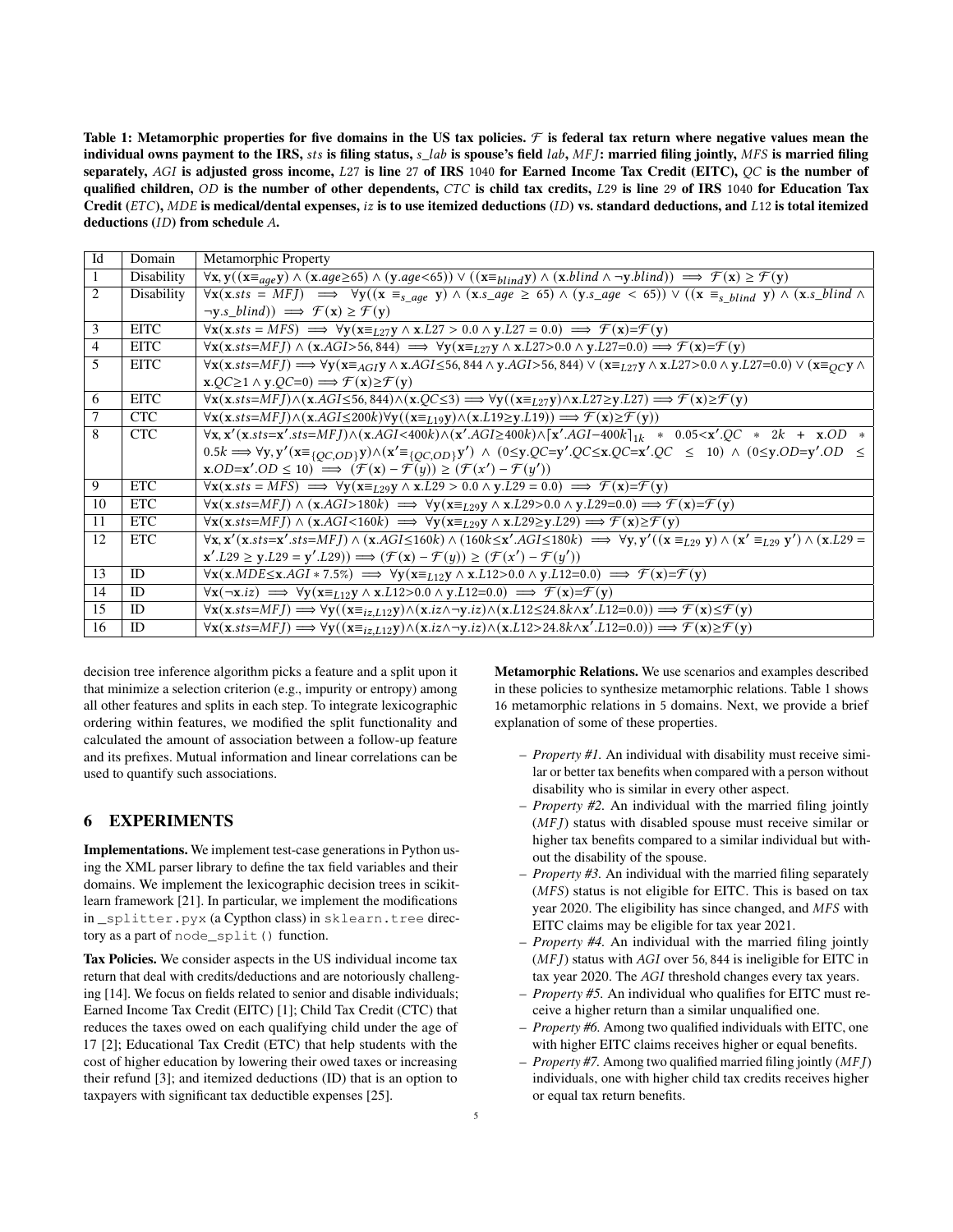<span id="page-5-0"></span>

Figure 2: Left. Tax returns are clustered into 5 groups, varying values of variables in properties #1,#2; Right. DT explains the number of *yes* answers to four senior/disability (age above 65, blindness, spouse age over 65, and spouse blindness) explains different returns.

- *Property #8.* This property requires a comparison between four "similar" individuals since there is a relation between two variables of interests: AGI and the number of qualified children/others to claim a CTC. A individual with more qualified dependents must receive higher or similar tax return benefits than an individual with fewer dependents after adjusting for the effects of income levels on the calculations of both final return and the amounts of CTC claims. Expressing this property requires holding the income of two individuals same per each qualified number of children/others.
- *Property #9.* An individual with the married filing separately  $(MFS)$  status is is ineligible for ETC in tax year 2020.
- *Property #10.* An individual with the married filing jointly  $(MFS)$  status with  $AGI$  over 180 $k$  is ineligible for ETC.
- $-$  *Property #11.* A qualified individual with  $AGI$  below 160 $k$ who claims ETC received higher or similar tax return benefits compared to a similar individual who is ineligibility or does not claim ETC for tax year 2020.
- *Property #12.* This property requires a comparison between four four similar individuals as the rule changes for individuals with  $AGI$  below 160 $k$  and between 160 $k$  and 18 $k$ . By holding AGI constant between two individuals with AGI below 160 $k$  (varying the  $ETC$  claims) and two individuals with  $AGI$  between 160 $k$  and 180 $k$  (varying the  $ETC$  claims with the same rate), the property requires that individuals with income below  $160k$  receives higher or similar tax returns without the influence of AGI in the computation.
- *Property #13.* An individual who files with medical/dental expenses ( $MDE$ ) below 7.5% of their  $AGI$  and itemizes their deductions receives the same return as a similar individual with no  $MDE$  claims.
- *Property #14.* When filing with a standard deduction, total itemized deduction (Line 12) must have no effect on the tax returns.
- *Property #15.* An individual who files with itemized deductions below the standard deductions receive a lower or similar tax return benefits compared to a similar individual who used the standard deductions.
- *Property #16.* An individual who files with itemized deductions above the standard deductions receive a higher or similar tax return benefits compared to a similar individual who claims standard deductions.

Test-Case Generations. We employed our random test-case generation algorithm to generate base and follow-ups that satisfy the relation between inputs and negate the relation between outcomes. In Algorithm [1,](#page-3-0) we set *B* to 100 and  $\delta$  to 0.95. We run each experiment for 10 mins. Table [2](#page-6-1) shows the results of random test-case generations. We report the number of passed and failed test cases as well as the maximum observed differences in tax returns in failures. Overall, we found evidences of failures for 7 properties out of 16. Our search algorithm often finds the evidences for failure below 1 second, except one case that took close to 2 minutes (property #13). The maximum deviant observed is \$1, 000. We restricted the claimed credits for EITC, CTC, and ETC to be at most \$1, 000, and itemized deductions to be up to \$100, 000.

Decision Tree Explanations. Table [2](#page-6-1) shows the scalability and performance of DT for experiments with both failed and passed cases. We only use DT explanations for cases with some passes and other failures. We report the computation times, accuracy, the height of tree, and the number of leaf nodes. Though software passes all test cases for properties #1 and #2, we first use them to overview DTbased explanatory model as a debugging tool in high-level. Then, we show the efficacy for cases with failure and success test cases. Figure [2](#page-5-0) (left) shows 5 clusters of federal tax returns (FTR). The next step is to find out what features (fields in tax filing) distinguish different clusters. Figure [2](#page-5-0) (right) shows the corresponding DT model for explanations. Each path from root nodes to the leaf defines a predicate function per cluster. For example, the lowest cluster (orange) is explained by a predicate where their age and their spouse's age are less than 65, and none of them are blind whereas one higher cluster has exactly one 'yes' to these options.

We use a similar technique to explain circumstances under which the software fails to satisfy the metamorphic properties. We label failed test cases with orange colors and passed ones with green colors. Note that if all test cases are failed or passed, we just report the premises of corresponding metamorphic property. As we discussed before, standard decision trees do not capture dependencies and have poor explanatory features. Figure [3](#page-6-0) (left) shows explanations for property #13 with standard decision trees. As we can see, the explanation is only based on follow-up cases (features end with \_2) and does not provide intuitions on how base tests contribute to witness a failure. Figure [3](#page-6-0) (middle) shows corresponding decision tree for property #13. The decision tree shows that failures happened when the base income is over 151k, the base cases have medical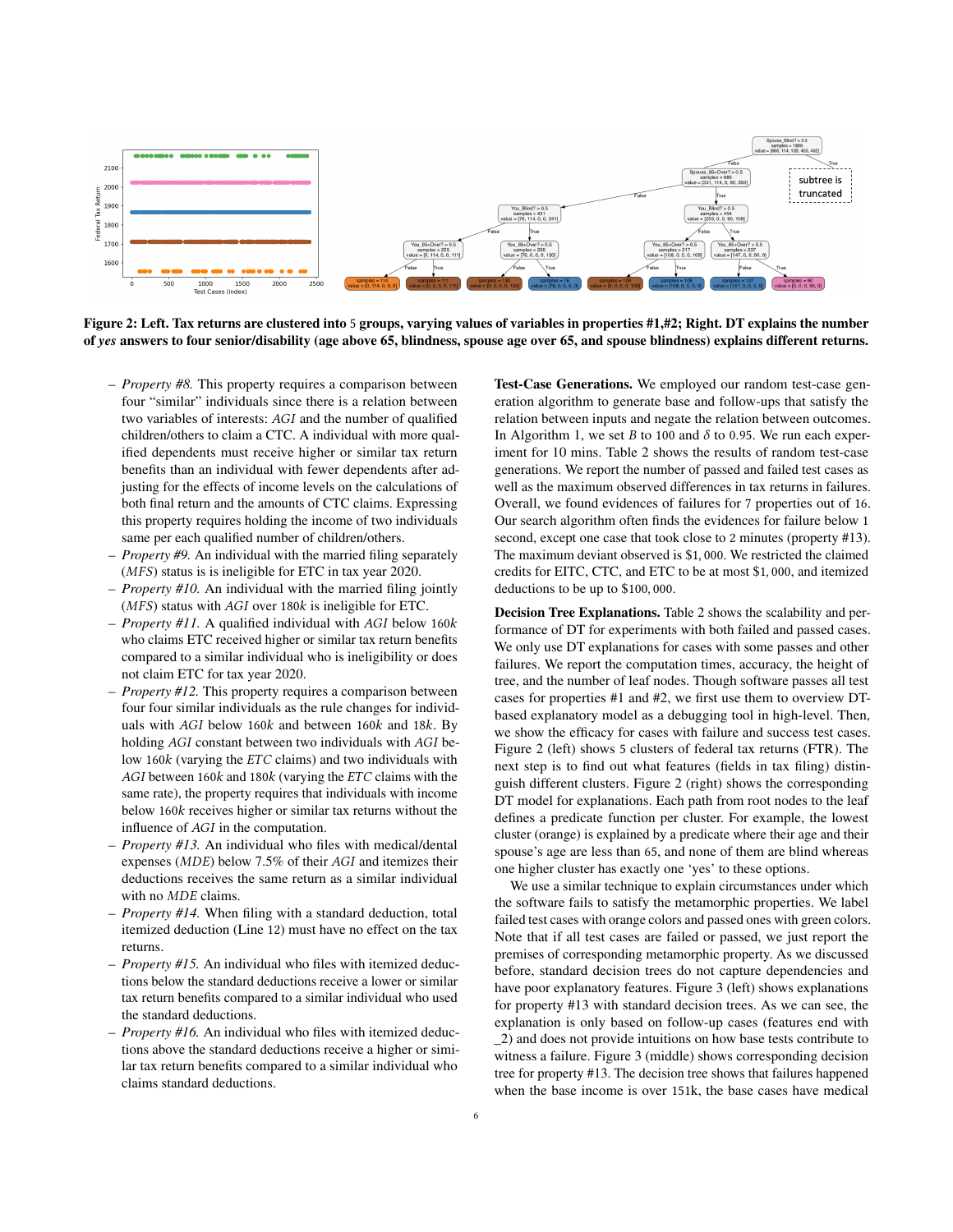|                    | <b>Random Test-Case Generations</b> |              |          |                |                                   | DT Models or FOL if all cases are passed/failed |                |          |        |             |
|--------------------|-------------------------------------|--------------|----------|----------------|-----------------------------------|-------------------------------------------------|----------------|----------|--------|-------------|
| <b>Property ID</b> | #test cases                         | #fail        | $\#pass$ | 1st failure(s) | <i>Max.</i> $\Delta_{\text{FTR}}$ | type                                            | Computation(s) | Accuracy | Height | #Leaf Nodes |
| Disability (1)     | 68,893                              | $\mathbf{0}$ | 68,893   | N/A            |                                   | <b>FOL</b>                                      | 0.0            | 100%     | 2      |             |
| Disability (2)     | 64,244                              | $\mathbf{0}$ | 64,244   | N/A            | $\Omega$                          | <b>FOL</b>                                      | 0.0            | 100%     | 3      |             |
| EIC(3)             | 61,592                              | 61,592       | $\Omega$ | 0.1            | 1.000                             | <b>FOL</b>                                      | 0.0            | 100%     | 2      |             |
| EIC(4)             | 62,253                              | 62,253       | $\Omega$ | 0.1            | 1.000                             | <b>FOL</b>                                      | 0.0            | 100%     | 4      |             |
| EIC(5)             | 64,581                              | $\mathbf{0}$ | 64,581   | N/A            | 0                                 | <b>FOL</b>                                      | 0.0            | 100%     | 3      |             |
| EIC(6)             | 31,886                              | $\mathbf{0}$ | 31,886   | N/A            | 0                                 | <b>FOL</b>                                      | 0.0            | 100%     |        |             |
| CTC(7)             | 59,823                              | $\mathbf{0}$ | 59,823   | N/A            | $\Omega$                          | <b>FOL</b>                                      | 0.0            | 100%     |        |             |
| CTC(8)             | 33,343                              | $\mathbf{0}$ | 33,343   | N/A            | $\Omega$                          | <b>FOL</b>                                      | 0.0            | 100%     | 13     |             |
| ETC(9)             | 66,596                              | 66,596       | $\Omega$ | 0.1            | 1,000                             | <b>FOL</b>                                      | 0.0            | 100%     | 2      |             |
| ETC(10)            | 63,562                              | 63,562       | $\Omega$ | 0.1            | 1.000                             | <b>FOL</b>                                      | 0.0            | 100%     | 4      |             |
| ETC(11)            | 31,112                              | 2,356        | 28,756   | 0.3            | 177                               | DT                                              | 5.2            | 98%      |        | 12          |
| ETC(12)            | 33,330                              | $\Omega$     | 33,330   | N/A            | $\Omega$                          | <b>FOL</b>                                      | 0.0            | 100%     | 8      |             |
| ID $(13)$          | 65,801                              | 889          | 64,912   | 114.4          | 245                               | DT                                              | 5.4            | 100%     | 4      |             |
| ID $(14)$          | 31,823                              | $\mathbf{0}$ | 31,823   | N/A            | $\Omega$                          | <b>FOL</b>                                      | 0.0            | 100%     |        |             |
| ID $(15)$          | 32,754                              | $\Omega$     | 32,754   | N/A            | 0                                 | <b>FOL</b>                                      | 0.0            | 100%     |        |             |
| ID $(16)$          | 32,474                              | 785          | 31,689   | 0.8            | 160                               | DT                                              | 5.4            | 98%      |        | 22          |

<span id="page-6-1"></span>Table 2: Experimental results on OpenTaxSolver using the 16 metamorphic relations. Test-case generation time-outs at 10 mins.

<span id="page-6-0"></span>

Figure 3: Left. CART DT shows circumstances under which failed test cases (orange leaves) are distinguished from passed ones (green leaves) for itemize deductions with medical expenses; Middle. Lexicographic trees provide richer information for the same task as one in the left; Right. Failure circumstances in Education Tax Credits (ETC): failed cases have a federal tax return in an interval that includes 0. Note that features ending with \_1 and \_2 are bases and ending with \_3 and \_4 are metamorphosed ones.

expenses below 13k, the itemized deductions are selected, and the follow-up cases have medical expenses over 13k. Figure [3](#page-6-0) (right) shows DT model for failure circumstances for the property #11 where the failures correlate with an FTR interval that includes zero.

In summary, we found and explained four types of bugs: i) missing eligibility conditions completely (properties #3-#4 and #9-#10); ii) unexpected outcomes when the federal tax returns get close to zero (property #11); iii) applying itemized deductions when expenses are less than 7.5% of AGI (property #13); and iv) itemized deductions slightly exceed a standard deduction, but result in a lower tax return (property #16).

Performance of Lexicographic DT algorithm. We did not find a significant performance degradation using the proposed decision tree inferences. We performed experiments on growing number of samples/features and observed that the computation times grow from 2.69(s) to 5.15(s) for standard DT and from 2.72(s) to 5.23(s) for lexicographic DT, a maximum slow-down of 100 ms.

#### 7 CONCLUSION

Tax preparation software are increasingly indispensable in navigating the complex tax structure. Since the legal responsibilities of bugs in such software rest on the end-users, most of whom cannot afford expensive accountants or commercial software, developing debugging aids for such systems is our social responsibility.

This paper presented a data-driven debugging framework for metamorphic specifications expressed in a first-order logic. We hope that our experience in capturing the tax-preparation software requirements convinced the reader that the first-order logic based metamorphic specifications are both intuitive and unambiguous in expressing the comparative nature of legal requirements. The experimental results also demonstrated that search-based software engineering approaches are useful in uncovering and explaining bugs in a popular open-source tax preparation software. We believe that the proposed approach provides a blueprint for formal testing and debugging for other legal-critical software systems.